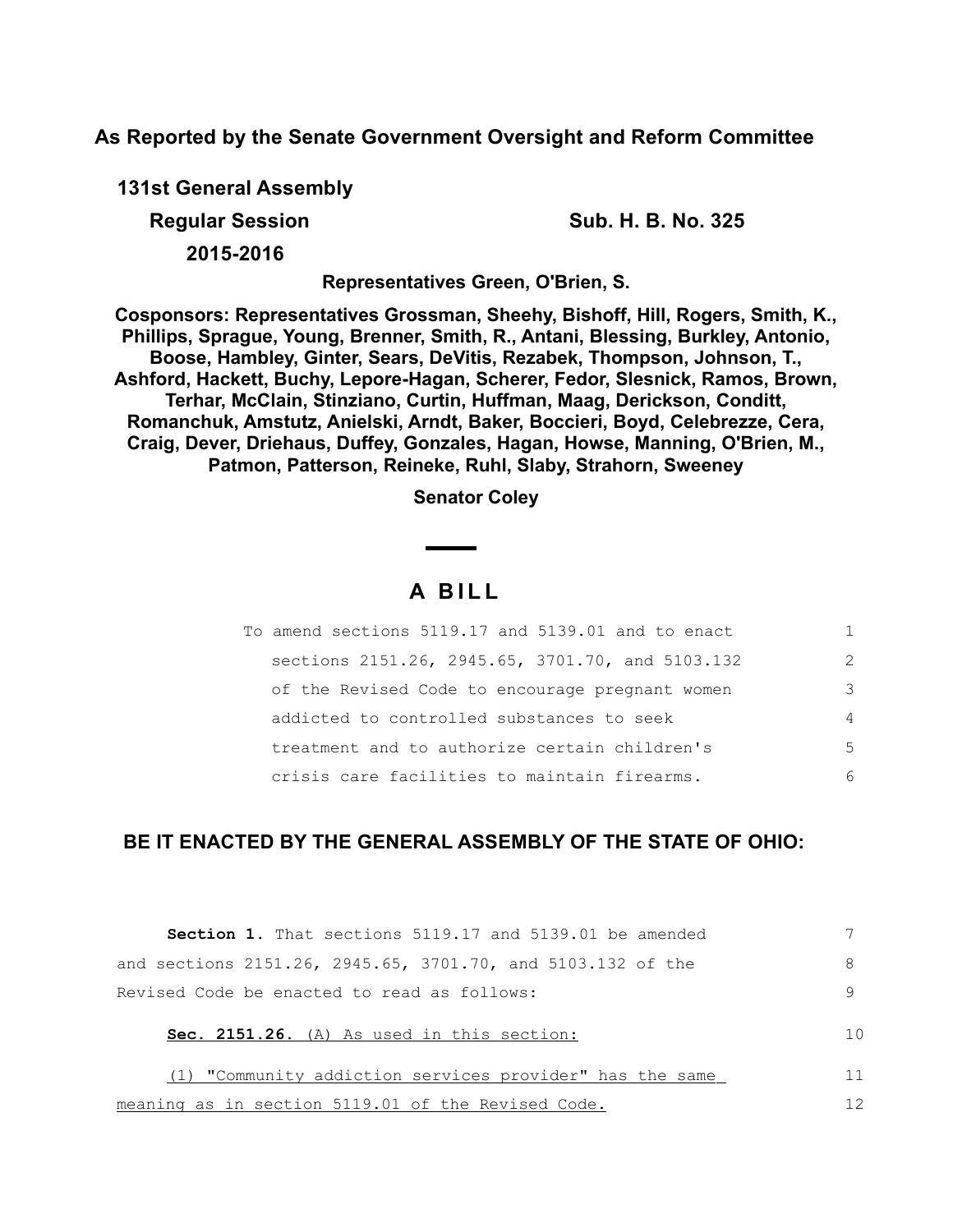| (2) "Controlled substance" has the same meaning as in              | 13 |
|--------------------------------------------------------------------|----|
| section 3719.01 of the Revised Code.                               | 14 |
| (3) "Newborn" means a child who is less than thirty days           | 15 |
| <u>old.</u>                                                        | 16 |
| (B) (1) If a public children services agency files a               | 17 |
| complaint pursuant to section 2151.27 of the Revised Code          | 18 |
| regarding a newborn solely because the newborn's mother used a     | 19 |
| controlled substance while pregnant, the court shall determine,    | 20 |
| based on written evidence submitted by the mother, whether the     | 21 |
| mother did all of the following:                                   | 22 |
| (a) Before the end of the twentieth week of pregnancy,             | 23 |
| enrolled in a drug treatment program provided by a community       | 24 |
| addiction services provider;                                       | 25 |
| (b) Successfully completed the program or is in the                | 26 |
| process of completing the program and is in compliance with the    | 27 |
| program's terms and conditions as determined by the program;       | 28 |
| (c) Maintained her regularly scheduled appointments and            | 29 |
| prenatal care recommended by her health care provider for the      | 30 |
| remaining duration of her pregnancy;                               | 31 |
| (d) At the request of a public children services agency,           | 32 |
| provided the agency with an affirmative representation that she    | 33 |
| complied with divisions (B) (1) (a) to (c) of this section.        | 34 |
| (2) (a) If the court determines that the mother complied           | 35 |
| with division $(B) (1)$ of this section, the court shall do one of | 36 |
| the following in lieu of considering the complaint:                | 37 |
| (i) Subject to division (B)(2)(b) of this section, hold            | 38 |
| the complaint in abeyance if the mother provides the court with    | 39 |
| written evidence from the community addiction services provider    | 40 |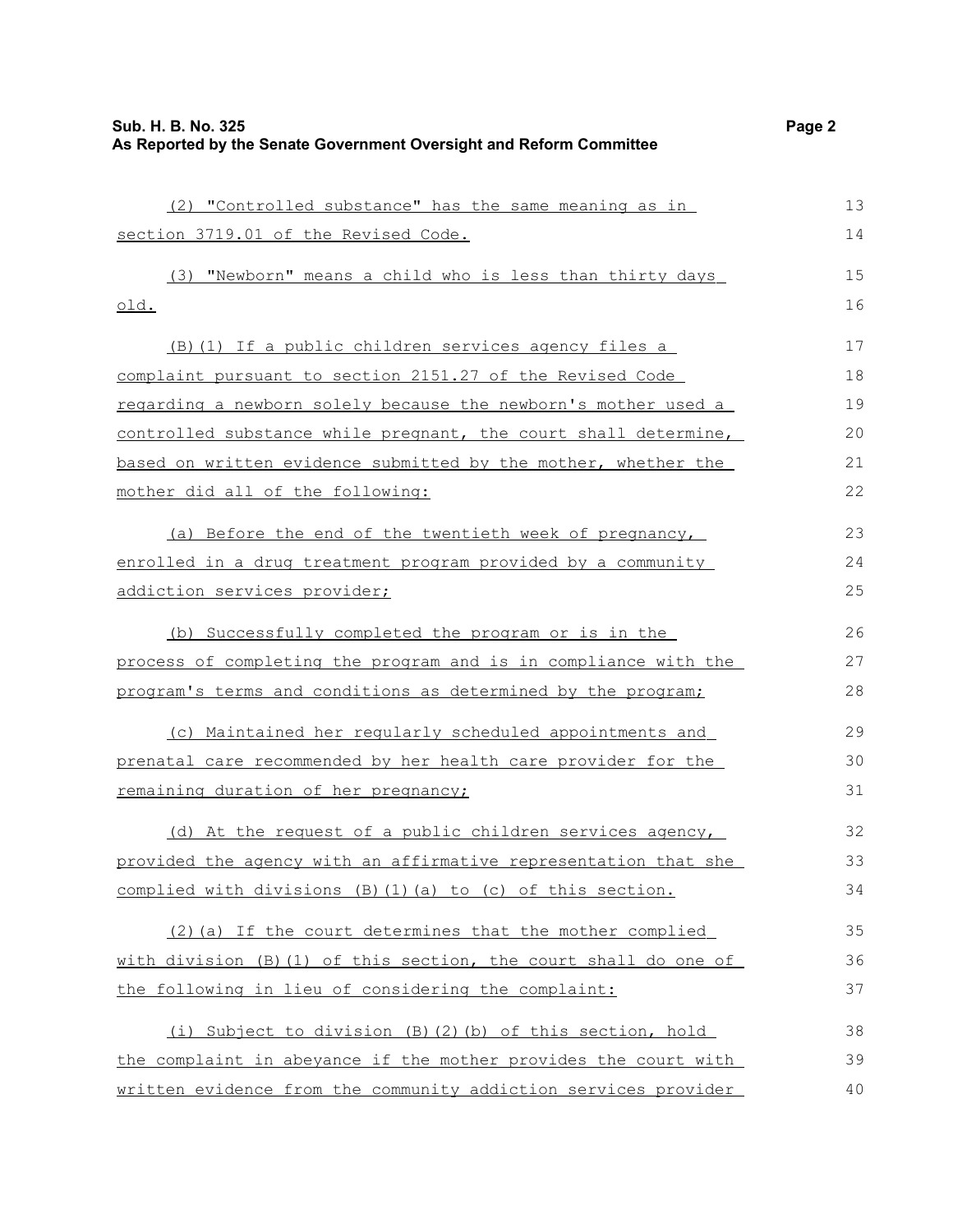```
demonstrating that she is in the process of completing the
program;
     (ii) Dismiss the complaint if the mother provides the
court with written evidence from the community addiction
services provider demonstrating that she successfully completed
the program or provides evidence satisfactory to the court of a
commitment to treatment and recovery.
     (b) The court shall hold a complaint in abeyance under
division (B)(2)(a)(i) of this section so long as the mother
continues to provide the court with written evidence from the
community addiction services provider demonstrating that she is
in the process of completing the program. If the mother ceases
to provide such evidence to the satisfaction of the court, the
court shall consider the complaint. If the mother provides the
court with written evidence from the community addiction
services provider demonstrating that she has successfully
completed the program, the court shall dismiss the complaint.
     (C) If a pregnant woman enrolled in a drug treatment
program after the end of the twentieth week of pregnancy, the
court, in its discretion, may do either of the following in lieu
of considering a complaint filed pursuant to section 2151.27 of
the Revised Code based solely on the newborn's mother's use of a
 controlled substance while pregnant:
     (1) Hold the complaint in abeyance if the court finds that
the woman is in the process of completing the program and
maintained her regularly scheduled appointments and prenatal
care recommended by her health care provider for the remaining
duration of her pregnancy;
     (2) Dismiss the complaint if the court finds that the
                                                                          41
                                                                          42
                                                                          43
                                                                          44
                                                                          45
                                                                          46
                                                                          47
                                                                          48
                                                                          49
                                                                          50
                                                                          51
                                                                          52
                                                                          53
                                                                          54
                                                                          55
                                                                          56
                                                                          57
                                                                          58
                                                                          59
                                                                          60
                                                                          61
                                                                          62
                                                                          63
                                                                          64
                                                                          65
                                                                          66
                                                                          67
                                                                          68
                                                                          69
```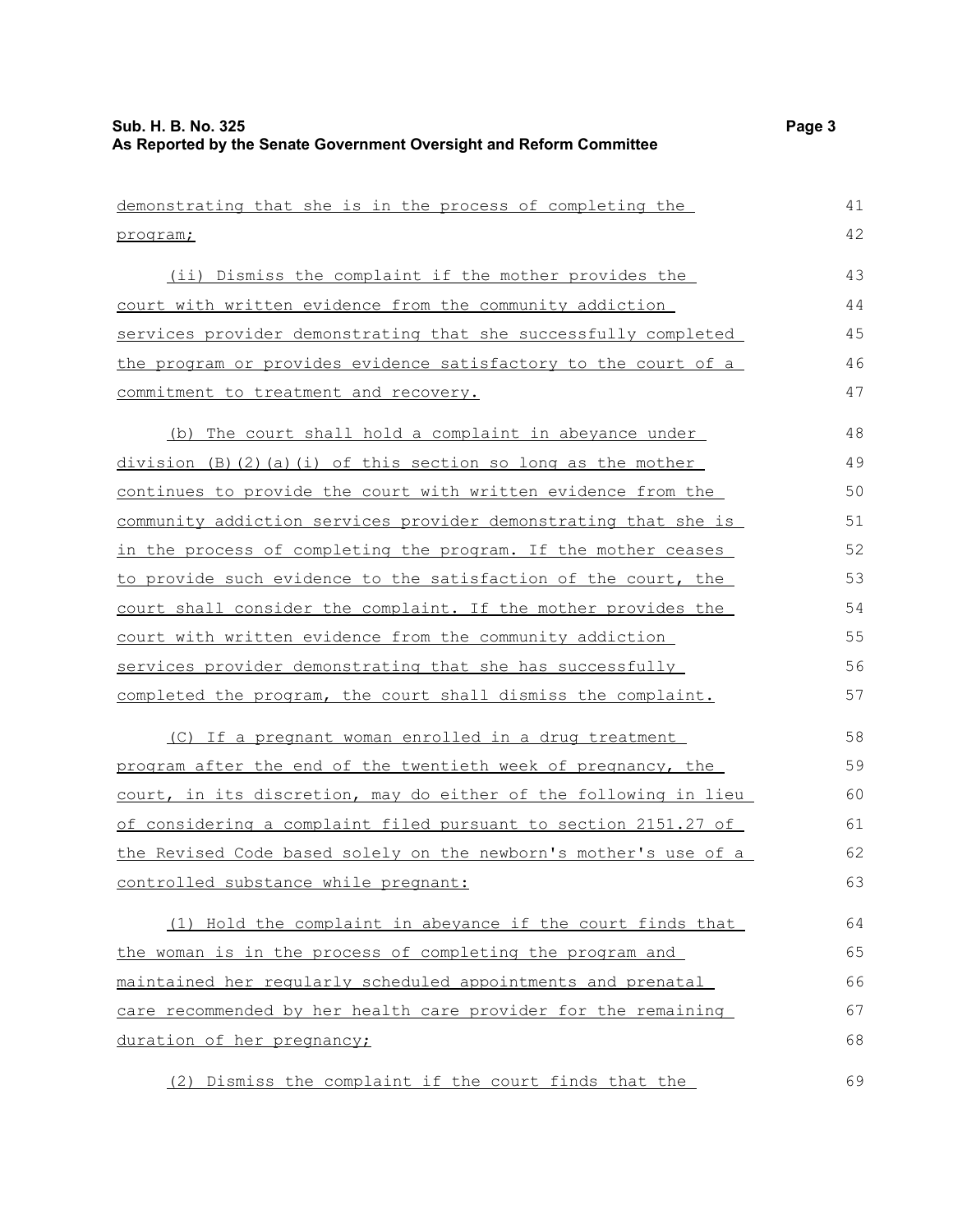| woman successfully completed the program and maintained her            | 70 |
|------------------------------------------------------------------------|----|
| reqularly scheduled appointments and prenatal care recommended         | 71 |
| by her health care provider for the remaining duration of her          | 72 |
| pregnancy.                                                             | 73 |
| (D) This section does not prevent a public children                    | 74 |
| services agency from filing a complaint pursuant to section            | 75 |
| 2151.27 of the Revised Code if the public children services            | 76 |
| agency determines that the newborn's mother, or any other adult        | 77 |
| caring for the newborn, is unable to provide adequate parental         | 78 |
| care.                                                                  | 79 |
| Sec. 2945.65. Evidence of the use of a controlled                      | 80 |
| substance obtained as part of a screening or test performed to         | 81 |
| determine pregnancy or provide prenatal care is not admissible         | 82 |
| <u>in a criminal proceeding against the woman who was screened or </u> | 83 |
| tested. This section does not prohibit criminal prosecution            | 84 |
| based on evidence obtained through methods other than the              | 85 |
| screening or testing described in this section.                        | 86 |
| Sec. 3701.70. (A) As used in this section:                             | 87 |
| (1) "Community addiction services provider" has the same               | 88 |
| meaning as in section 5119.01 of the Revised Code.                     | 89 |
| (2) "Controlled substance" has the same meaning as in                  | 90 |
| section 3719.01 of the Revised Code.                                   | 91 |
| (B) Any of the following health care professionals who                 | 92 |
| attends a pregnant woman for conditions relating to pregnancy          | 93 |
| before the end of the twentieth week of pregnancy and who has          | 94 |
| reason to believe that the woman is using or has used a                | 95 |
| controlled substance in a manner that may place the woman's            | 96 |
| fetus in jeopardy shall encourage the woman to enroll in a drug        | 97 |
| treatment program offered by a community addiction services            | 98 |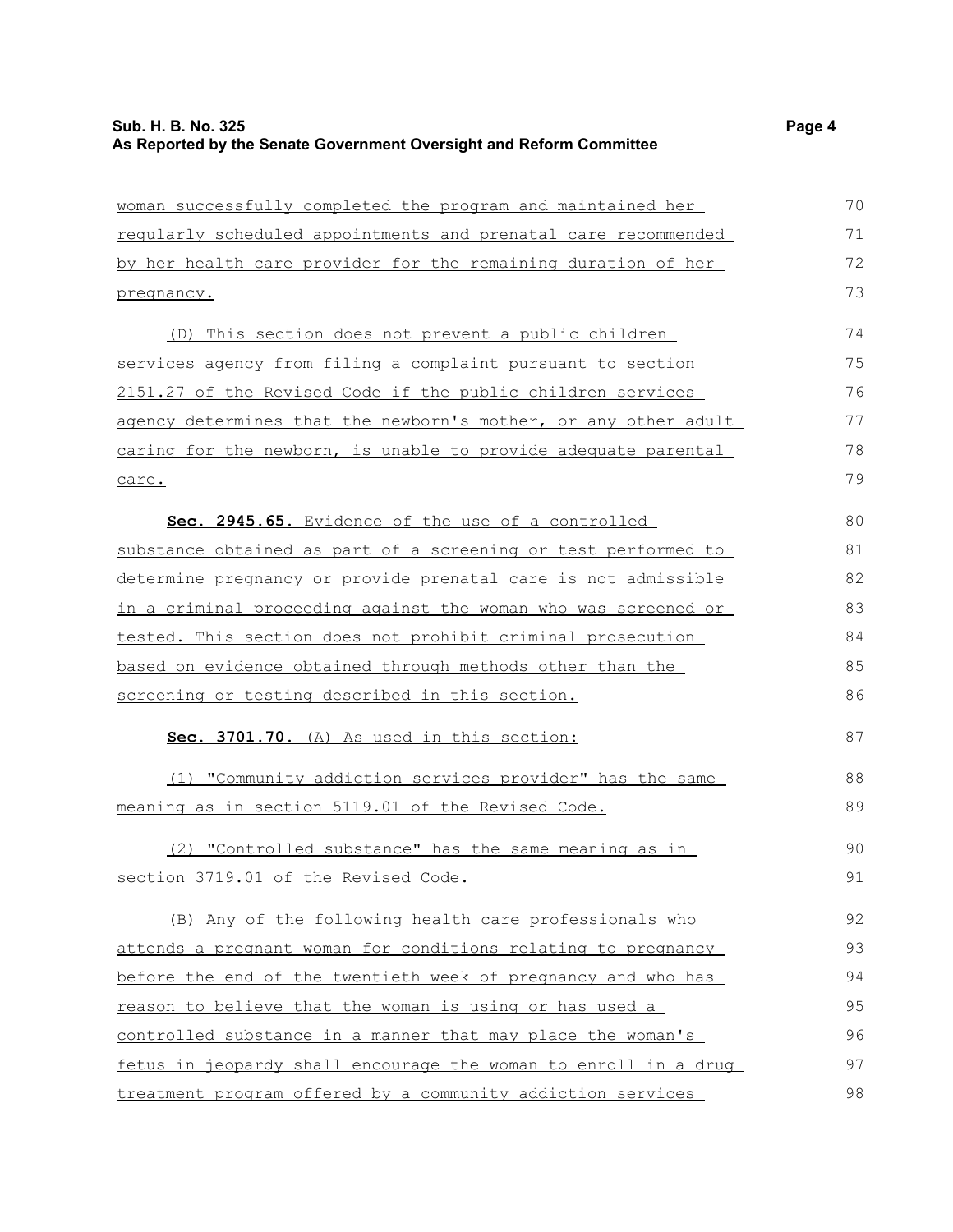| Sub. H. B. No. 325                                                  | Page 5 |
|---------------------------------------------------------------------|--------|
| As Reported by the Senate Government Oversight and Reform Committee |        |

| provider:                                                        | 99  |
|------------------------------------------------------------------|-----|
| (1) Physicians authorized under Chapter 4731. of the             | 100 |
| Revised Code to practice medicine and surgery or osteopathic     | 101 |
| medicine and surgery;                                            | 102 |
| (2) Registered nurses and licensed practical nurses              | 103 |
| licensed under Chapter 4723. of the Revised Code;                | 104 |
| (3) Physician assistants licensed under Chapter 4730. of         | 105 |
| the Revised Code.                                                | 106 |
| (C) A health care professional is immune from civil              | 107 |
| liability and is not subject to criminal prosecution with regard | 108 |
| to both of the following:                                        | 109 |
| (1) Failure to recognize that a pregnant woman has used or       | 110 |
| is using a controlled substance in a manner that may place the   | 111 |
| woman's fetus in jeopardy;                                       | 112 |
| (2) Any action taken in good faith compliance with this          | 113 |
| section.                                                         | 114 |
| Sec. 5103.132. (A) As used in this section, "firearm" has        | 115 |
| the same meaning as in section 2923.11 of the Revised Code.      | 116 |
| (B) A children's crisis care facility that has as its            | 117 |
| primary purpose the provision of residential and other care to   | 118 |
| infants who are born drug exposed and that regularly maintains   | 119 |
| on its premises schedule II controlled substances, as defined in | 120 |
| section 3719.01 of the Revised Code, may permit security         | 121 |
| personnel to maintain and bear firearms while on the grounds of  | 122 |
| the facility.                                                    | 123 |
| Sec. 5119.17. (A) The department of mental health and            | 124 |
| addiction services, in accordance with division (B) of this      | 125 |
| section, shall give priority to developing, and promptly shall   | 126 |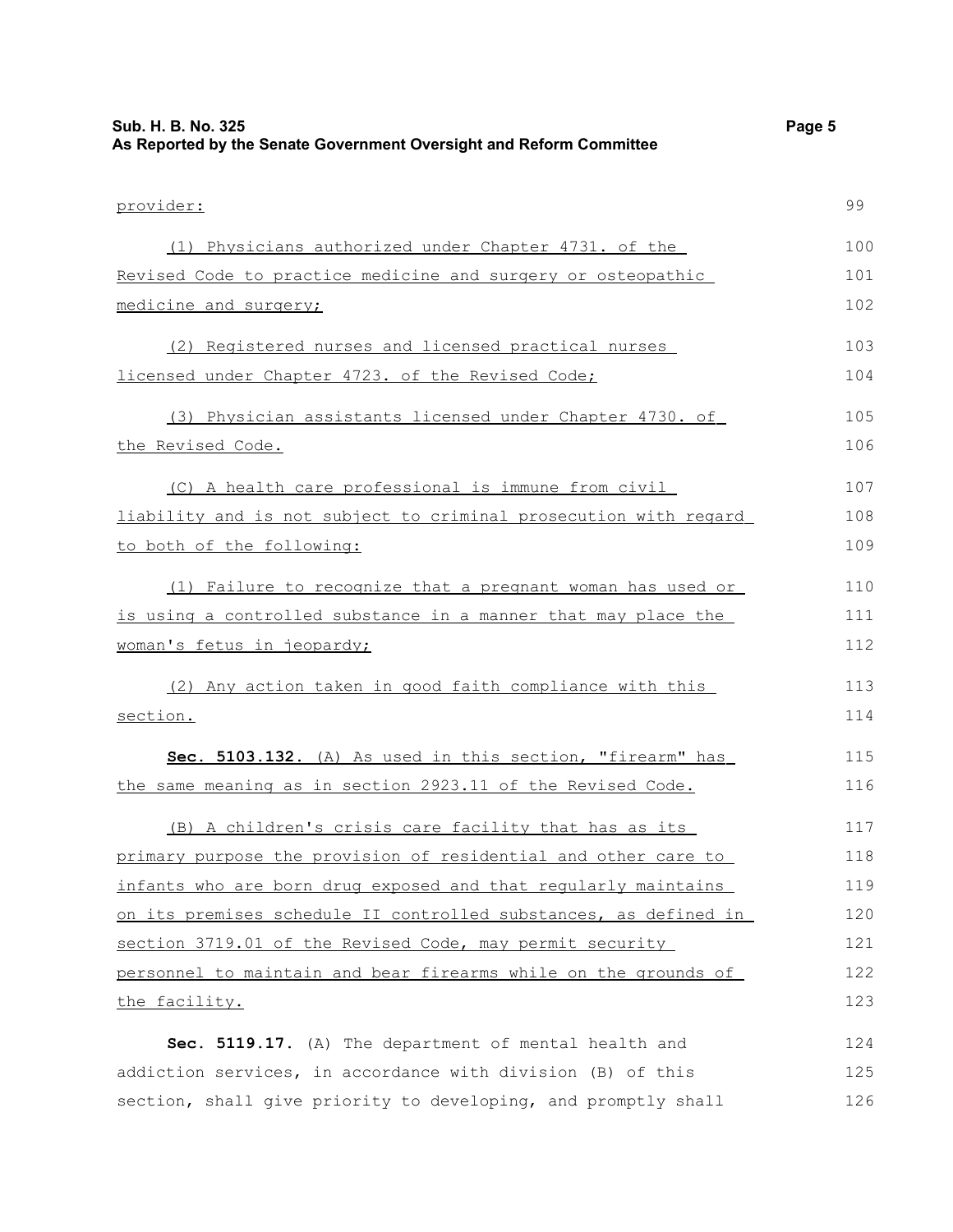#### **Sub. H. B. No. 325 Page 6 As Reported by the Senate Government Oversight and Reform Committee**

develop, with available public and private resources a program that does all of the following: (1) Provides a manner of identifying the aggregate number of pregnant women in this state who are addicted to a drug of abuse; (2) Provides for an effective means of intervention to eliminate the addiction of pregnant women to drugs of abuse prior to the birth of their children; (3) Gives priority to the treatment of pregnant women addicted to drugs of abuse, including by requiring community addiction services providers that receive public funds to give priority to pregnant women referred for treatment;  $(3)$ (4) Provides for the continued monitoring of women who were addicted to a drug of abuse during their pregnancies, after the birth of their children, and for the availability of treatment and rehabilitation for those women;  $(4)$ (5) Provides a manner of determining the aggregate number of children who are born in this state to women who are addicted, at the time of birth, to a drug of abuse, and of children who are born in this state with an addiction to or a 127 128 129 130 131 132 133 134 135 136 137 138 139 140 141 142 143 144 145 146

 $(5)$  (6) Provides for the continued monitoring of children who are born in this state to women who are addicted, at the time of birth, to a drug of abuse, or who are born in this state with an addiction to or dependency on a drug of abuse, after their birth; 148 149 150 151 152

dependency on a drug of abuse;

 $(6)$ (7) Provides for the treatment and rehabilitation of any child who is born to a woman who is addicted, at the time of birth, to a drug of abuse, and of any child who is born with an 153 154 155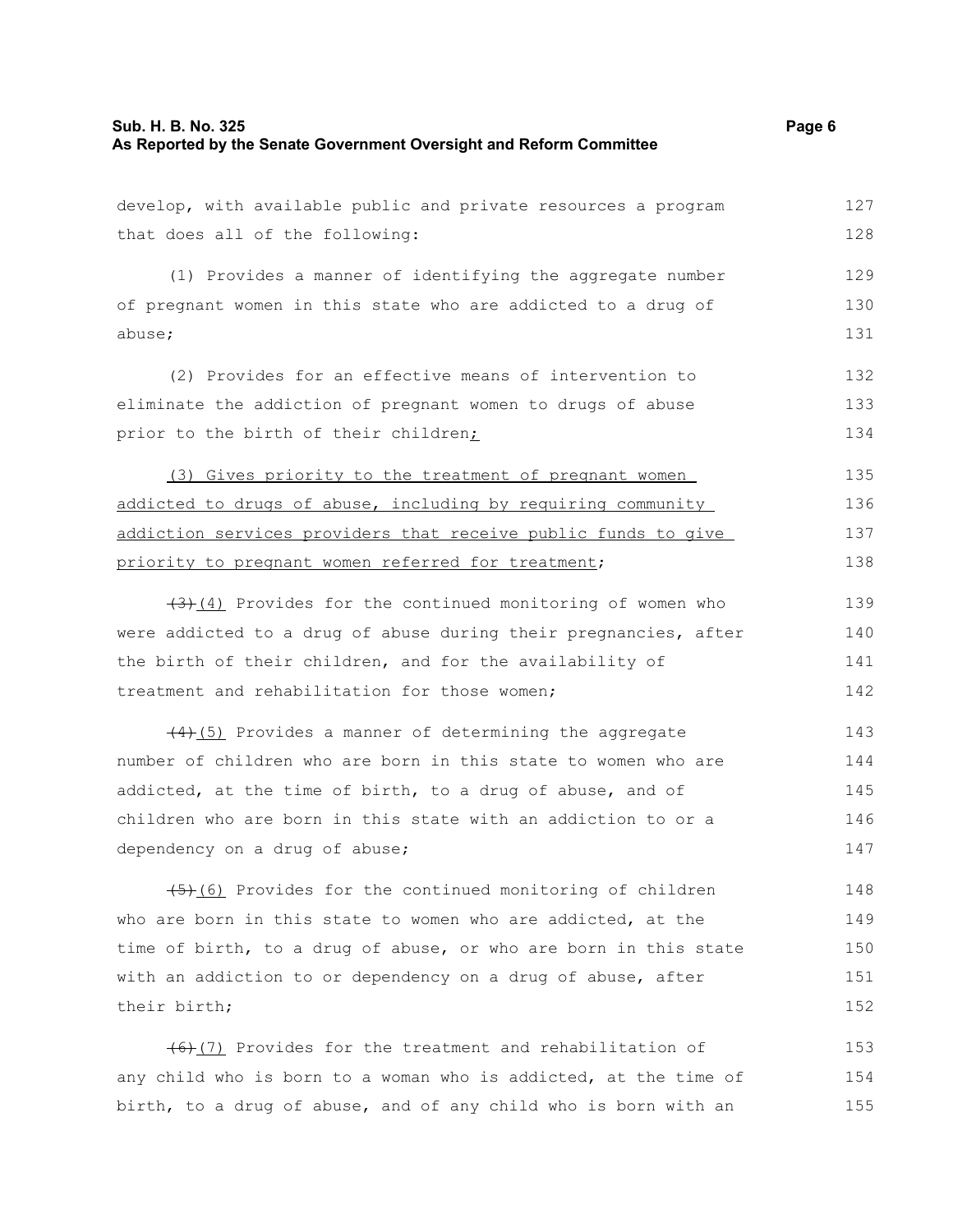## **Sub. H. B. No. 325 Page 7 As Reported by the Senate Government Oversight and Reform Committee**

| addiction to or dependency on a drug of abuse.                  | 156 |
|-----------------------------------------------------------------|-----|
| (B) In developing the program described in division (A) of      | 157 |
| this section, the department may obtain information from the    | 158 |
| department of health and the department of job and family       | 159 |
| services, and those departments shall cooperate with the        | 160 |
| department of mental health and addiction services in its       | 161 |
| development and implementation of the program.                  | 162 |
| (C) Immediately upon its development of the program             | 163 |
| described in division (A) of this section, the department shall | 164 |
| implement the program.                                          | 165 |
| (D) Any record or information that is obtained or               | 166 |
| maintained by the department in connection with the program     | 167 |
| described in division (A) of this section and could enable the  | 168 |
| identification of any woman or child described in division (A)  | 169 |
| (1) or (4) of this section is not a public record subject to    | 170 |
| inspection or copying under section 149.43 of the Revised Code. | 171 |
| (E) A community addiction services provider that receives       | 172 |
| public funds shall not refuse to treat a person solely because  | 173 |
| the person is pregnant if appropriate treatment is offered by   | 174 |

**Sec. 5139.01.** (A) As used in this chapter:

the provider.

(1) "Commitment" means the transfer of the physical custody of a child or youth from the court to the department of youth services. 177 178 179

(2) "Permanent commitment" means a commitment that vests legal custody of a child in the department of youth services. 180 181

(3) "Legal custody," insofar as it pertains to the status that is created when a child is permanently committed to the 182 183

156

175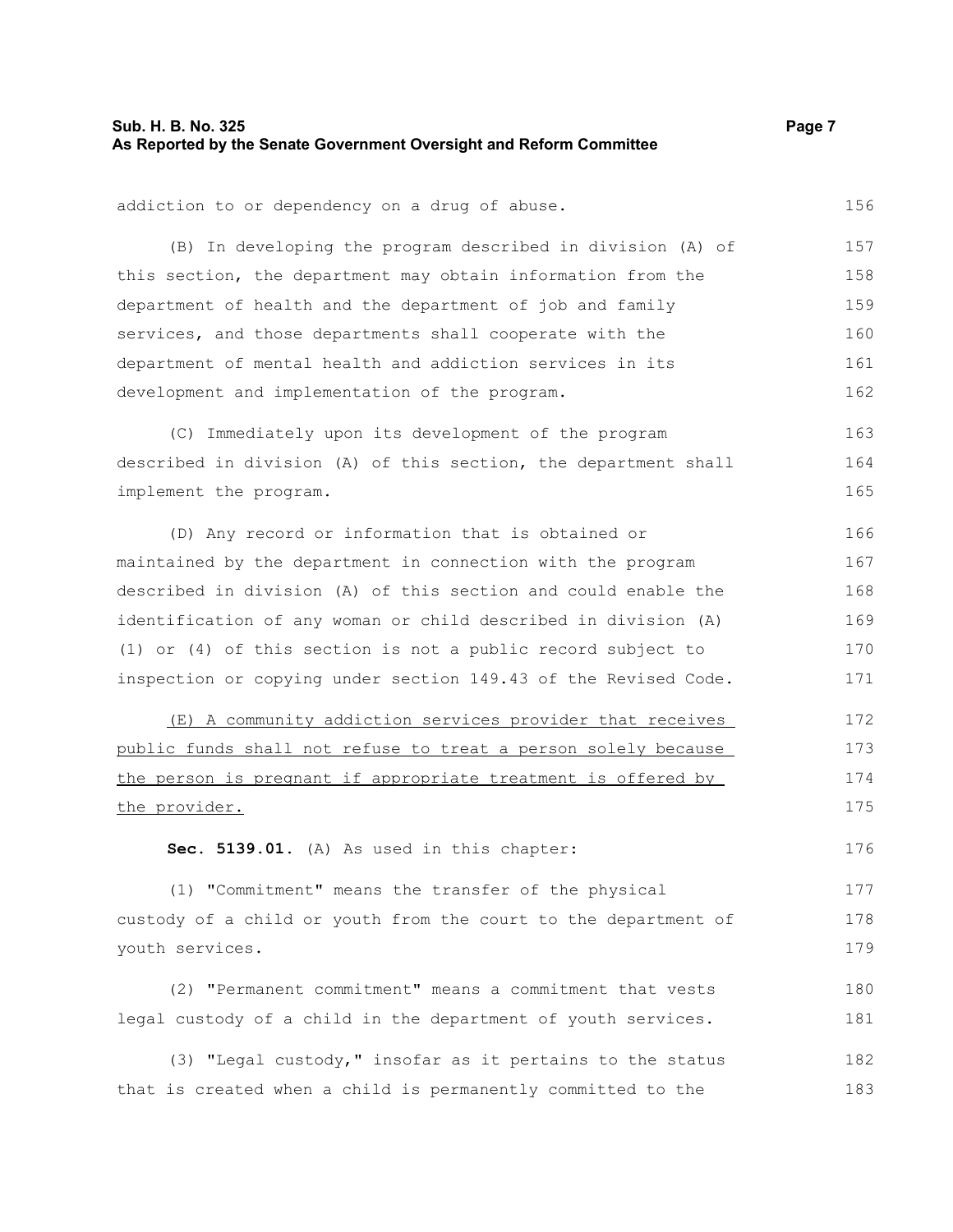#### **Sub. H. B. No. 325 Page 8 As Reported by the Senate Government Oversight and Reform Committee**

department of youth services, means a legal status in which the department has the following rights and responsibilities: the right to have physical possession of the child; the right and duty to train, protect, and control the child; the responsibility to provide the child with food, clothing, shelter, education, and medical care; and the right to determine where and with whom the child shall live, subject to the minimum periods of, or periods of, institutional care prescribed in sections 2152.13 to 2152.18 of the Revised Code; provided, that these rights and responsibilities are exercised subject to the powers, rights, duties, and responsibilities of the guardian of the person of the child, and subject to any residual parental rights and responsibilities. 184 185 186 187 188 189 190 191 192 193 194 195 196

(4) Unless the context requires a different meaning, "institution" means a state facility that is created by the general assembly and that is under the management and control of the department of youth services or a private entity with which the department has contracted for the institutional care and custody of felony delinquents. 197 198 199 200 201 202

(5) "Full-time care" means care for twenty-four hours a day for over a period of at least two consecutive weeks. 203 204

(6) "Placement" means the conditional release of a child under the terms and conditions that are specified by the department of youth services. The department shall retain legal custody of a child released pursuant to division (C) of section 2152.22 of the Revised Code or division (C) of section 5139.06 of the Revised Code until the time that it discharges the child or until the legal custody is terminated as otherwise provided by law. 205 206 207 208 209 210 211 212

(7) "Home placement" means the placement of a child in the 213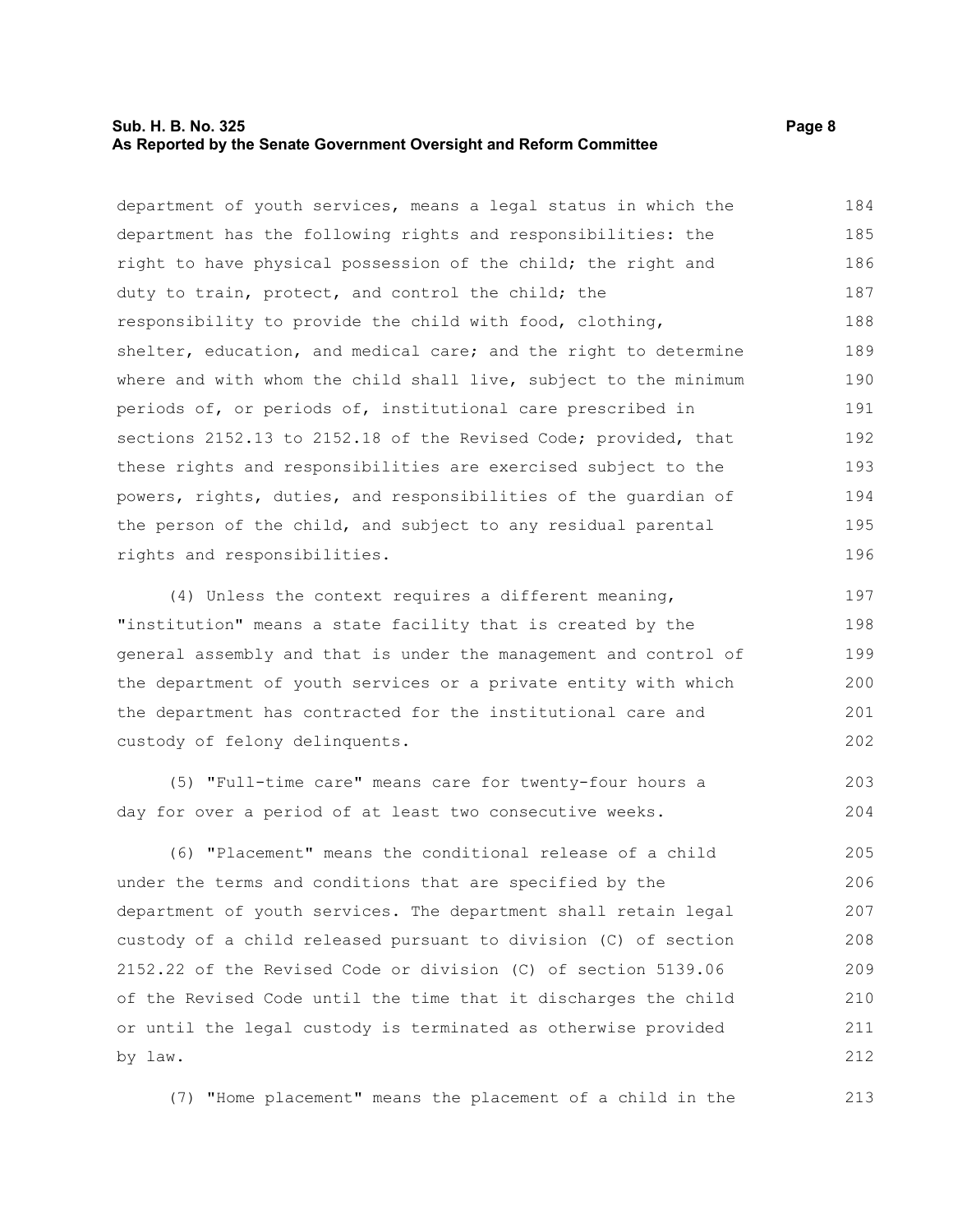guardian of the child's person.

(8) "Discharge" means that the department of youth services' legal custody of a child is terminated. 216

(9) "Release" means the termination of a child's stay in an institution and the subsequent period during which the child returns to the community under the terms and conditions of supervised release. 218 219 220 221

(10) "Delinquent child" has the same meaning as in section 2152.02 of the Revised Code. 222 223

(11) "Felony delinquent" means any child who is at least ten years of age but less than eighteen years of age and who is adjudicated a delinquent child for having committed an act that if committed by an adult would be a felony. "Felony delinquent" includes any adult who is between the ages of eighteen and twenty-one and who is in the legal custody of the department of youth services for having committed an act that if committed by an adult would be a felony. 224 225 226 227 228 229 230 231

(12) "Juvenile traffic offender" has the same meaning as in section 2152.02 of the Revised Code. 232 233

(13) "Public safety beds" means all of the following:

(a) Felony delinquents who have been committed to the department of youth services for the commission of an act, other than a violation of section 2911.01 or 2911.11 of the Revised Code, that is a category one offense or a category two offense and who are in the care and custody of an institution or have been diverted from care and custody in an institution and placed in a community corrections facility; 235 236 237 238 239 240 241

214 215

217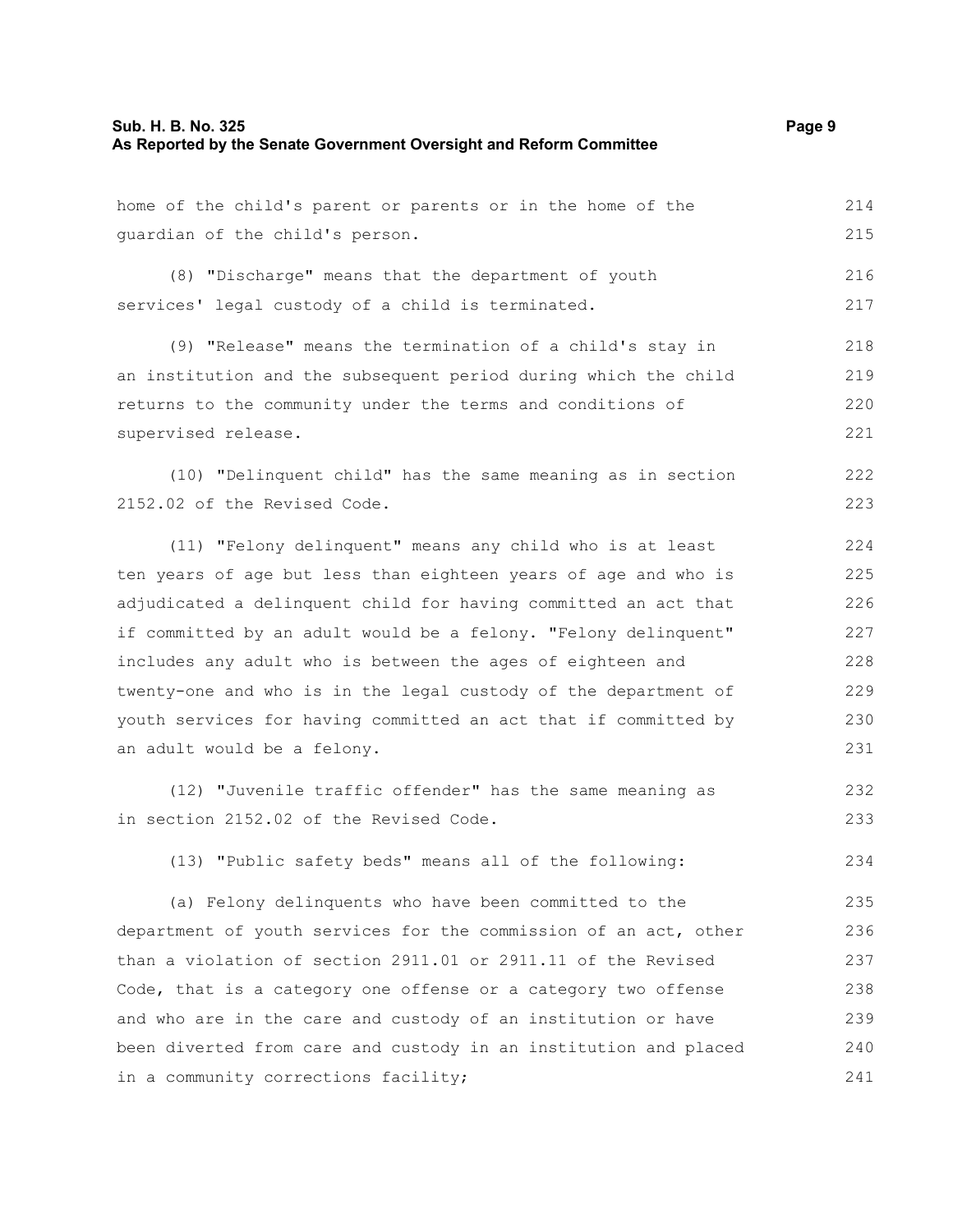#### **Sub. H. B. No. 325 Page 10 As Reported by the Senate Government Oversight and Reform Committee**

(b) Felony delinquents who, while committed to the department of youth services and in the care and custody of an institution or a community corrections facility, are adjudicated delinquent children for having committed in that institution or community corrections facility an act that if committed by an adult would be a misdemeanor or a felony; (c) Children who satisfy all of the following: (i) They are at least ten years of age but less than eighteen years of age. (ii) They are adjudicated delinquent children for having committed acts that if committed by an adult would be a felony. (iii) They are committed to the department of youth services by the juvenile court of a county that has had onetenth of one per cent or less of the statewide adjudications for felony delinquents as averaged for the past four fiscal years. (iv) They are in the care and custody of an institution or a community corrections facility. (d) Felony delinquents who, while committed to the department of youth services and in the care and custody of an institution are serving disciplinary time for having committed an act described in division  $(A)$   $(18)$   $(a)$ ,  $(b)$ , or  $(c)$  of this section, and who have been institutionalized or institutionalized in a secure facility for the minimum period of time specified in divisions (A)(1)(b) to (e) of section 2152.16 of the Revised Code. (e) Felony delinquents who are subject to and serving a three-year period of commitment order imposed by a juvenile 242 243 244 245 246 247 248 249 250 251 252 253 254 255 256 257 258 259 260 261 262 263 264 265 266 267 268

court pursuant to divisions (A) and (B) of section 2152.17 of the Revised Code for an act, other than a violation of section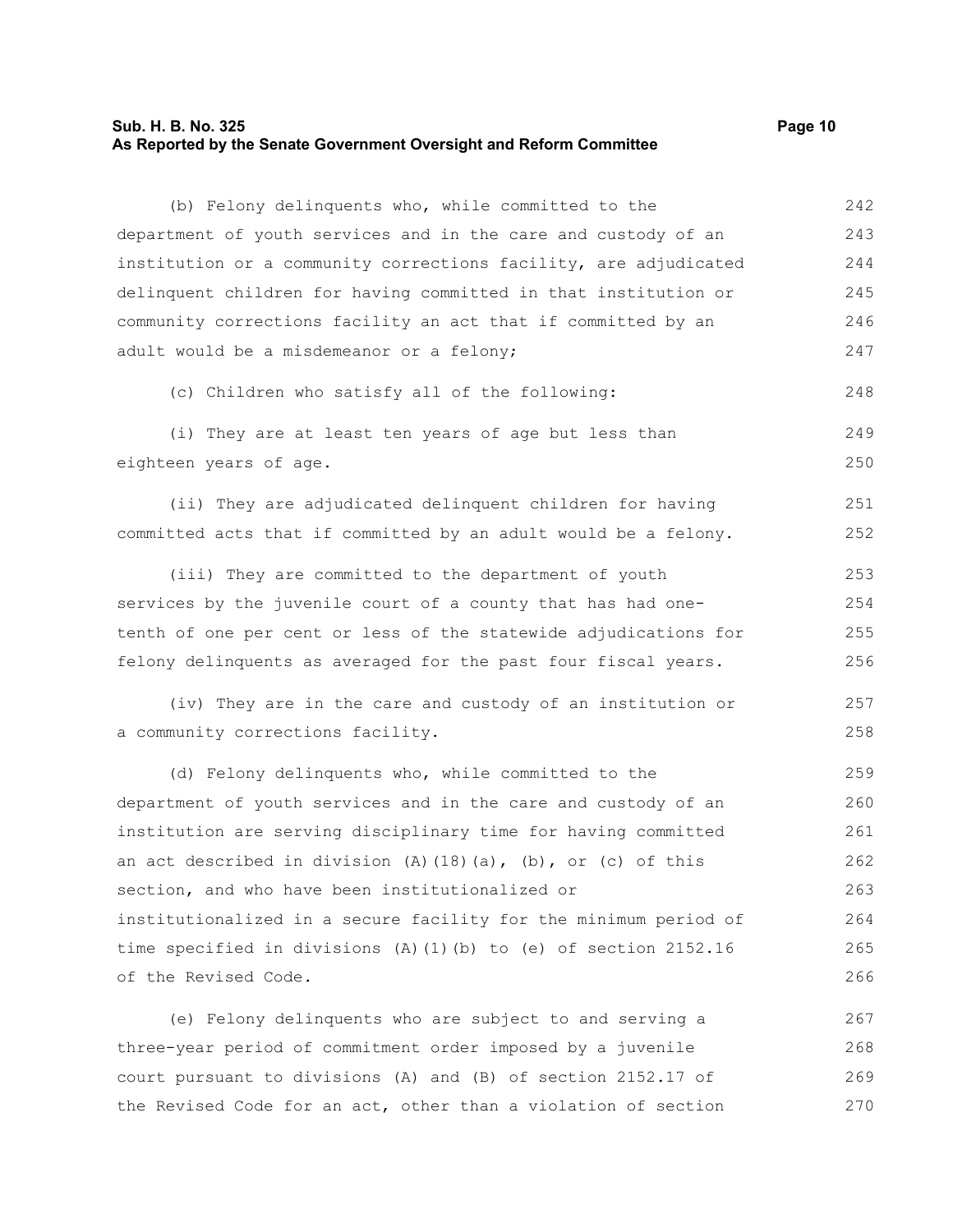#### **Sub. H. B. No. 325 Page 11 As Reported by the Senate Government Oversight and Reform Committee**

| 2911.11 of the Revised Code, that would be a category one           | 271 |
|---------------------------------------------------------------------|-----|
| offense or category two offense if committed by an adult.           | 272 |
| (f) Felony delinquents who are described in divisions (A)           | 273 |
| $(13)$ (a) to (e) of this section, who have been granted a judicial | 274 |
| release to court supervision under division (B) or (D) of           | 275 |
| section 2152.22 of the Revised Code or a judicial release to the    | 276 |
| department of youth services supervision under division (C) or      | 277 |
| (D) of that section from the commitment to the department of        | 278 |
| youth services for the act described in divisions (A) (13) (a) to   | 279 |
| (e) of this section, who have violated the terms and conditions     | 280 |
| of that release, and who, pursuant to an order of the court of      | 281 |
| the county in which the particular felony delinquent was placed     | 282 |
| on release that is issued pursuant to division (E) of section       | 283 |
| 2152.22 of the Revised Code, have been returned to the              | 284 |
| department for institutionalization or institutionalization in a    | 285 |
| secure facility.                                                    | 286 |
|                                                                     |     |

(g) Felony delinquents who have been committed to the custody of the department of youth services, who have been granted supervised release from the commitment pursuant to section 5139.51 of the Revised Code, who have violated the terms and conditions of that supervised release, and who, pursuant to an order of the court of the county in which the particular child was placed on supervised release issued pursuant to division (F) of section 5139.52 of the Revised Code, have had the supervised release revoked and have been returned to the department for institutionalization. A felony delinquent described in this division shall be a public safety bed only for the time during which the felony delinquent is institutionalized as a result of the revocation subsequent to the initial ninetyday period of institutionalization required by division (F) of section 5139.52 of the Revised Code. 287 288 289 290 291 292 293 294 295 296 297 298 299 300 301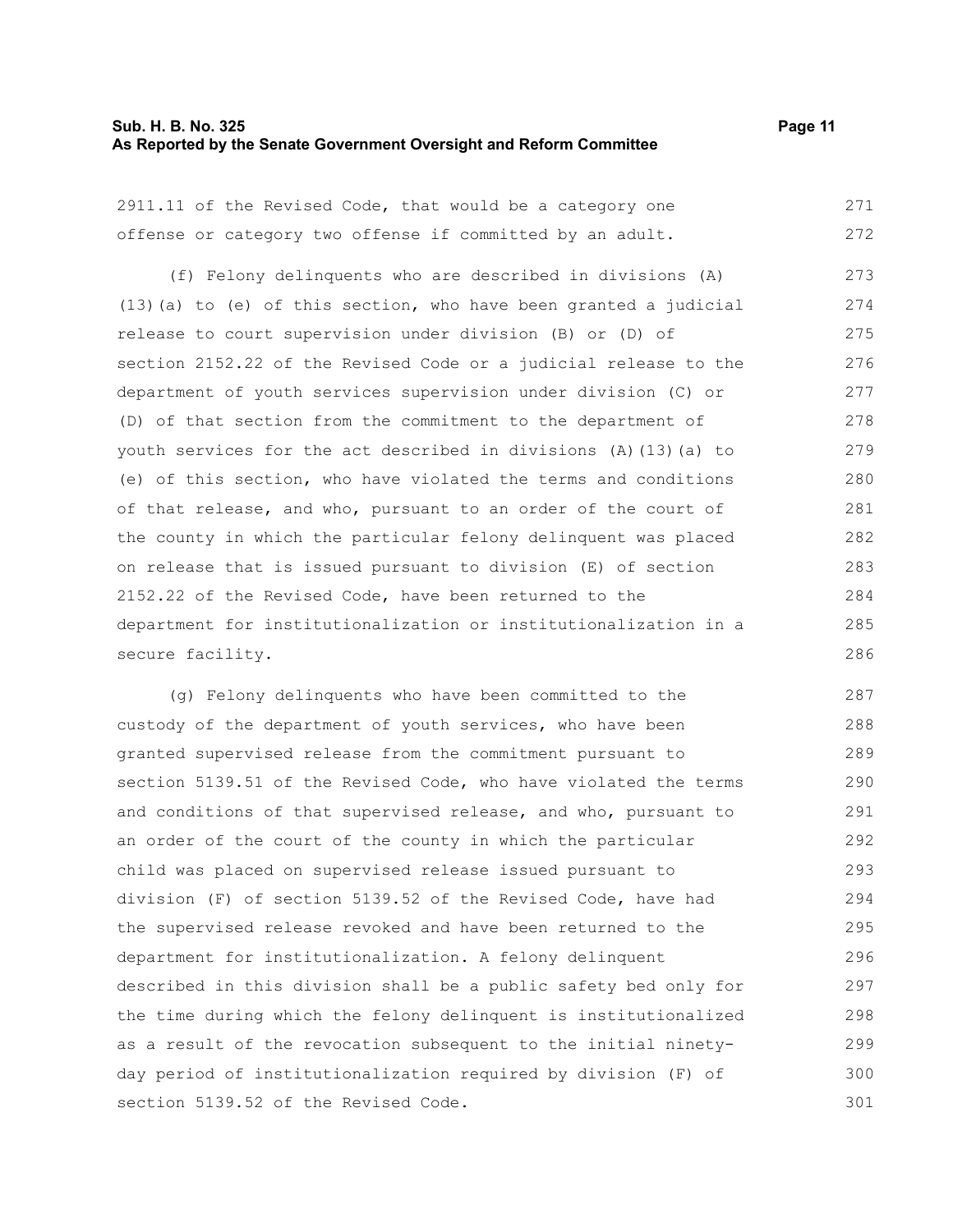#### **Sub. H. B. No. 325 Page 12 As Reported by the Senate Government Oversight and Reform Committee**

(14) Unless the context requires a different meaning, "community corrections facility" means a county or multicounty rehabilitation center for felony delinquents who have been committed to the department of youth services and diverted from care and custody in an institution and placed in the rehabilitation center pursuant to division (E) of section 5139.36 of the Revised Code. 302 303 304 305 306 307 308

(15) "Secure facility" means any facility that is designed and operated to ensure that all of its entrances and exits are under the exclusive control of its staff and to ensure that, because of that exclusive control, no child who has been institutionalized in the facility may leave the facility without permission or supervision. 309 310 311 312 313 314

(16) "Community residential program" means a program that satisfies both of the following: 315 316

(a) It is housed in a building or other structure that has no associated major restraining construction, including, but not limited to, a security fence. 317 318 319

(b) It provides twenty-four-hour care, supervision, and programs for felony delinquents who are in residence. 320 321

(17) "Category one offense" and "category two offense" have the same meanings as in section  $2151.26 - 2152.02$  of the Revised Code. 322 323 324

(18) "Disciplinary time" means additional time that the department of youth services requires a felony delinquent to serve in an institution, that delays the felony delinquent's planned release, and that the department imposes upon the felony delinquent following the conduct of an internal due process hearing for having committed any of the following acts while 325 326 327 328 329 330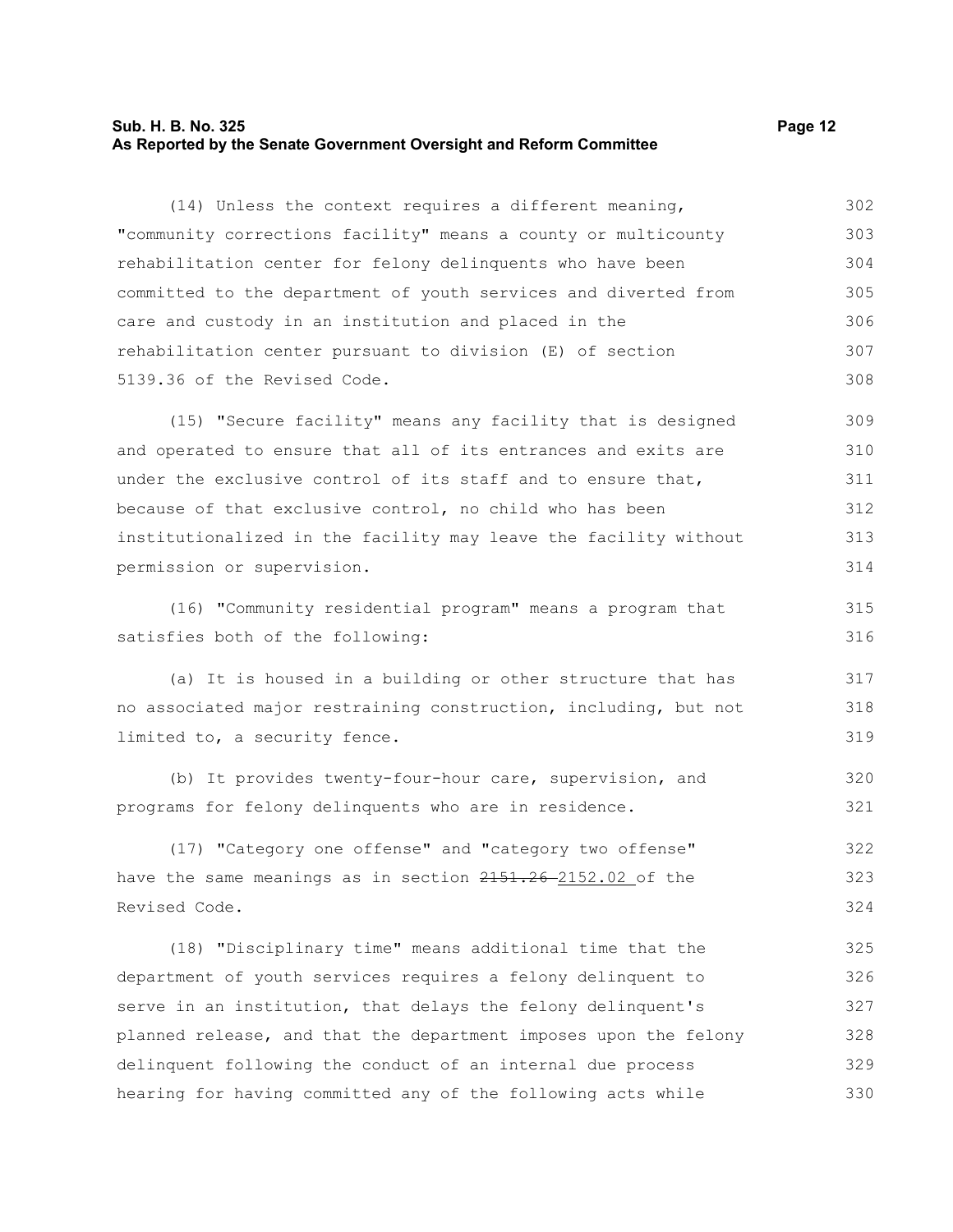# **Sub. H. B. No. 325 Page 13 As Reported by the Senate Government Oversight and Reform Committee**

| committed to the department and in the care and custody of an    | 331 |
|------------------------------------------------------------------|-----|
| institution:                                                     | 332 |
| (a) An act that if committed by an adult would be a              | 333 |
| felony;                                                          | 334 |
| (b) An act that if committed by an adult would be a              | 335 |
| misdemeanor;                                                     | 336 |
| (c) An act that is not described in division $(A)$ (18) (a) or   | 337 |
| (b) of this section and that violates an institutional rule of   | 338 |
| conduct of the department.                                       | 339 |
| (19) "Unruly child" has the same meaning as in section           | 340 |
| 2151.022 of the Revised Code.                                    | 341 |
| (20) "Revocation" means the act of revoking a child's            | 342 |
| supervised release for a violation of a term or condition of the | 343 |
| child's supervised release in accordance with section 5139.52 of | 344 |
| the Revised Code.                                                | 345 |
| (21) "Release authority" means the release authority of          | 346 |
| the department of youth services that is established by section  | 347 |
| 5139.50 of the Revised Code.                                     | 348 |
| (22) "Supervised release" means the event of the release         | 349 |
| of a child under this chapter from an institution and the period | 350 |
| after that release during which the child is supervised and      | 351 |
| assisted by an employee of the department of youth services      | 352 |
| under specific terms and conditions for reintegration of the     | 353 |
| child into the community.                                        | 354 |
| (23) "Victim" means the person identified in a police            | 355 |
| report, complaint, or information as the victim of an act that   | 356 |
| would have been a criminal offense if committed by an adult and  | 357 |
| that provided the basis for adjudication proceedings resulting   | 358 |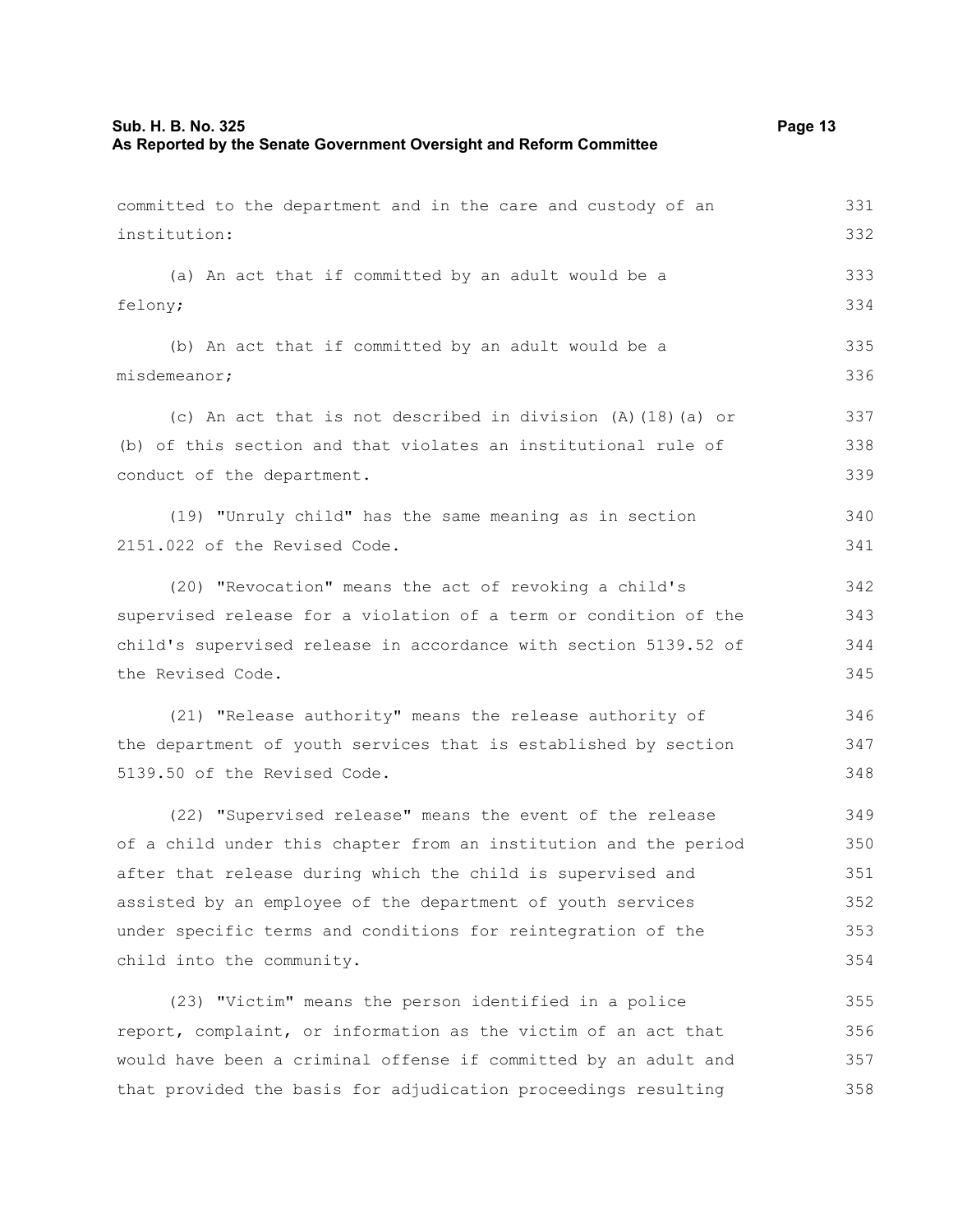in a child's commitment to the legal custody of the department of youth services. (24) "Victim's representative" means a member of the victim's family or another person whom the victim or another authorized person designates in writing, pursuant to section 5139.56 of the Revised Code, to represent the victim with respect to proceedings of the release authority of the department of youth services and with respect to other matters specified in that section. (25) "Member of the victim's family" means a spouse, child, stepchild, sibling, parent, stepparent, grandparent, 359 360 361 362 363 364 365 366 367 368 369

other relative, or legal guardian of a child but does not include a person charged with, convicted of, or adjudicated a delinquent child for committing a criminal or delinquent act against the victim or another criminal or delinquent act arising out of the same conduct, criminal or delinquent episode, or plan as the criminal or delinquent act committed against the victim. 370 371 372 373 374 375

(26) "Judicial release to court supervision" means a release of a child from institutional care or institutional care in a secure facility that is granted by a court pursuant to division (B) of section 2152.22 of the Revised Code during the period specified in that division or that is granted by a court to court supervision pursuant to division (D) of that section during the period specified in that division. 376 377 378 379 380 381 382

(27) "Judicial release to department of youth services supervision" means a release of a child from institutional care or institutional care in a secure facility that is granted by a court pursuant to division (C) of section 2152.22 of the Revised Code during the period specified in that division or that is granted to department supervision by a court pursuant to 383 384 385 386 387 388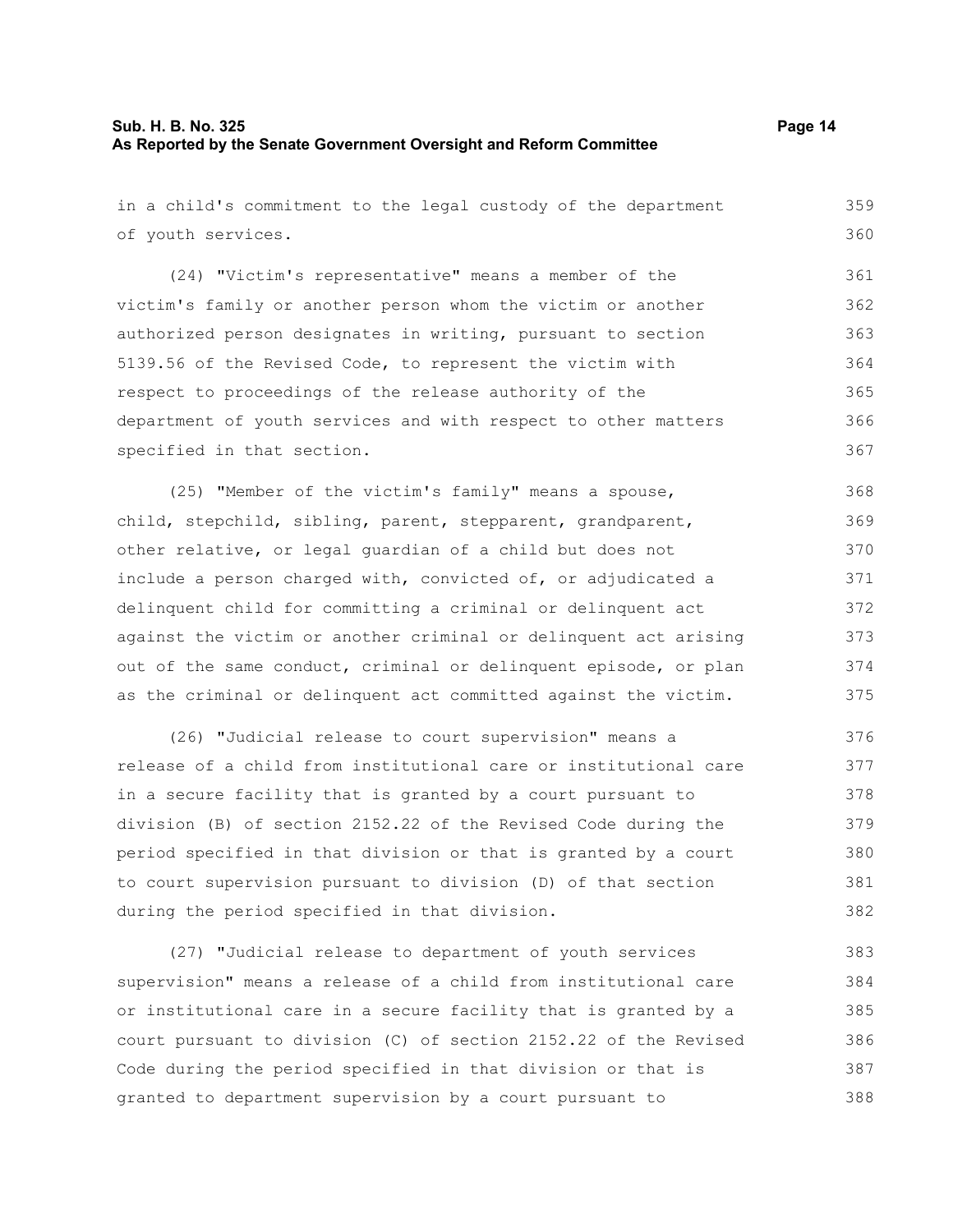| division (D) of that section during the period specified in that | 389 |
|------------------------------------------------------------------|-----|
| division.                                                        | 390 |
| (28) "Juvenile justice system" includes all of the               | 391 |
| functions of the juvenile courts, the department of youth        | 392 |
| services, any public or private agency whose purposes include    | 393 |
| the prevention of delinquency or the diversion, adjudication,    | 394 |
| detention, or rehabilitation of delinquent children, and any of  | 395 |
| the functions of the criminal justice system that are applicable | 396 |
| to children.                                                     | 397 |
| (29) "Metropolitan county criminal justice services              | 398 |
| agency" means an agency that is established pursuant to division | 399 |
| (A) of section 5502.64 of the Revised Code.                      | 400 |
| (30) "Administrative planning district" means a district         | 401 |
| that is established pursuant to division (A) or (B) of section   | 402 |
| 5502.66 of the Revised Code.                                     | 403 |
| (31) "Criminal justice coordinating council" means a             | 404 |
| criminal justice services agency that is established pursuant to | 405 |
| division (D) of section 5502.66 of the Revised Code.             | 406 |
| (32) "Comprehensive plan" means a document that                  | 407 |
| coordinates, evaluates, and otherwise assists, on an annual or   | 408 |
| multi-year basis, all of the functions of the juvenile justice   | 409 |
| systems of the state or a specified area of the state, that      | 410 |
| conforms to the priorities of the state with respect to juvenile | 411 |
| justice systems, and that conforms with the requirements of all  | 412 |
| federal criminal justice acts. These functions include, but are  | 413 |
| not limited to, all of the following:                            | 414 |
| (a) Delinquency;                                                 | 415 |
| (b) Identification, detection, apprehension, and detention       | 416 |
| of persons charged with delinquent acts;                         | 417 |

of persons charged with delinquent acts;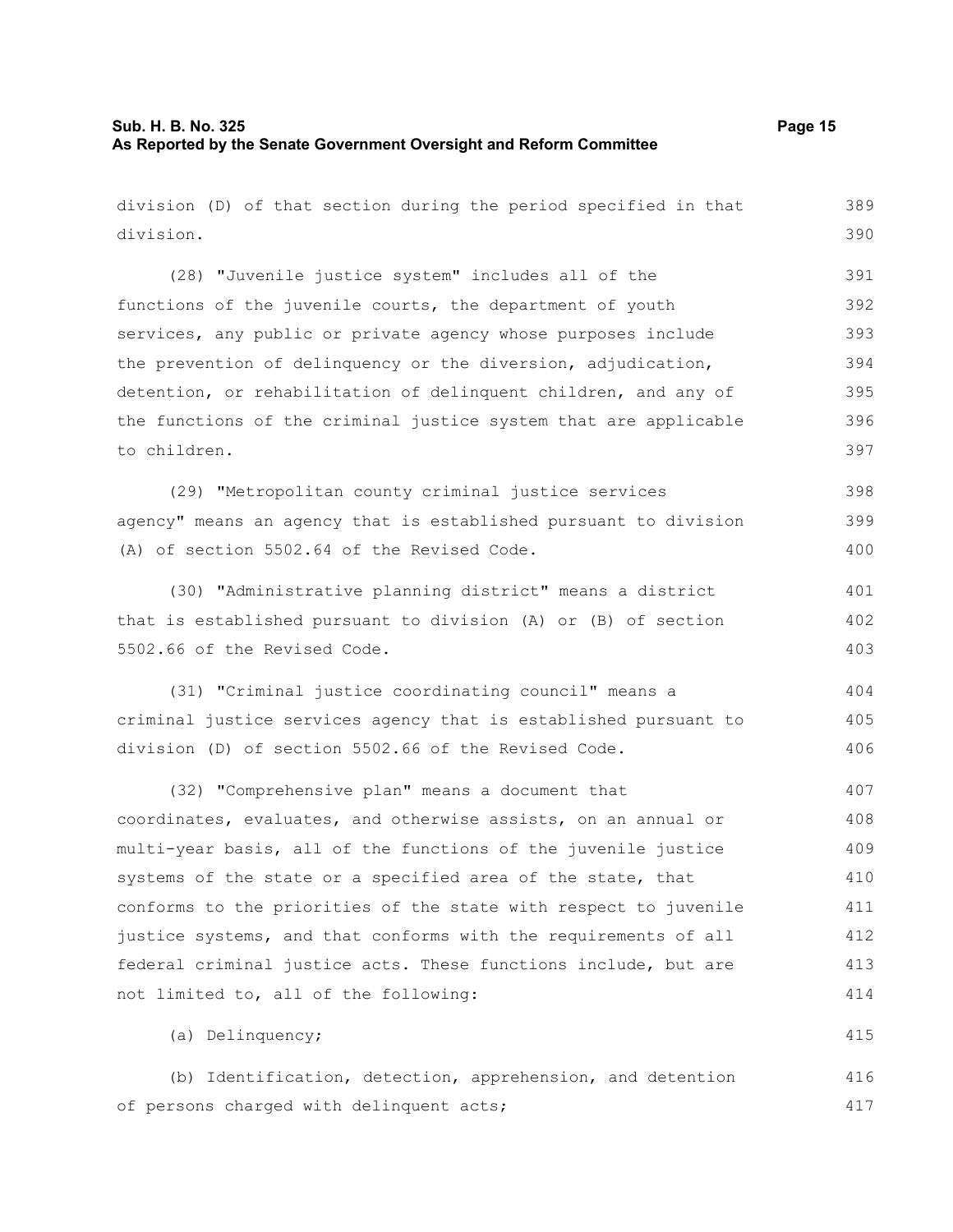#### **Sub. H. B. No. 325 Page 16 As Reported by the Senate Government Oversight and Reform Committee**

(c) Assistance to crime victims or witnesses, except that the comprehensive plan does not include the functions of the attorney general pursuant to sections 109.91 and 109.92 of the Revised Code; (d) Adjudication or diversion of persons charged with delinquent acts; (e) Custodial treatment of delinquent children; (f) Institutional and noninstitutional rehabilitation of delinquent children. (B) There is hereby created the department of youth services. The governor shall appoint the director of the department with the advice and consent of the senate. The director shall hold office during the term of the appointing governor but subject to removal at the pleasure of the governor. Except as otherwise authorized in section 108.05 of the Revised Code, the director shall devote the director's entire time to the duties of the director's office and shall hold no other office or position of trust or profit during the director's term of office. The director is the chief executive and administrative 418 419 420 421 422 423 424 425 426 427 428 429 430 431 432 433 434 435 436 437

officer of the department and has all the powers of a department head set forth in Chapter 121. of the Revised Code. The director may adopt rules for the government of the department, the conduct of its officers and employees, the performance of its business, and the custody, use, and preservation of the department's records, papers, books, documents, and property. The director shall be an appointing authority within the meaning of Chapter 124. of the Revised Code. Whenever this or any other chapter or section of the Revised Code imposes a duty on or 438 439 440 441 442 443 444 445 446